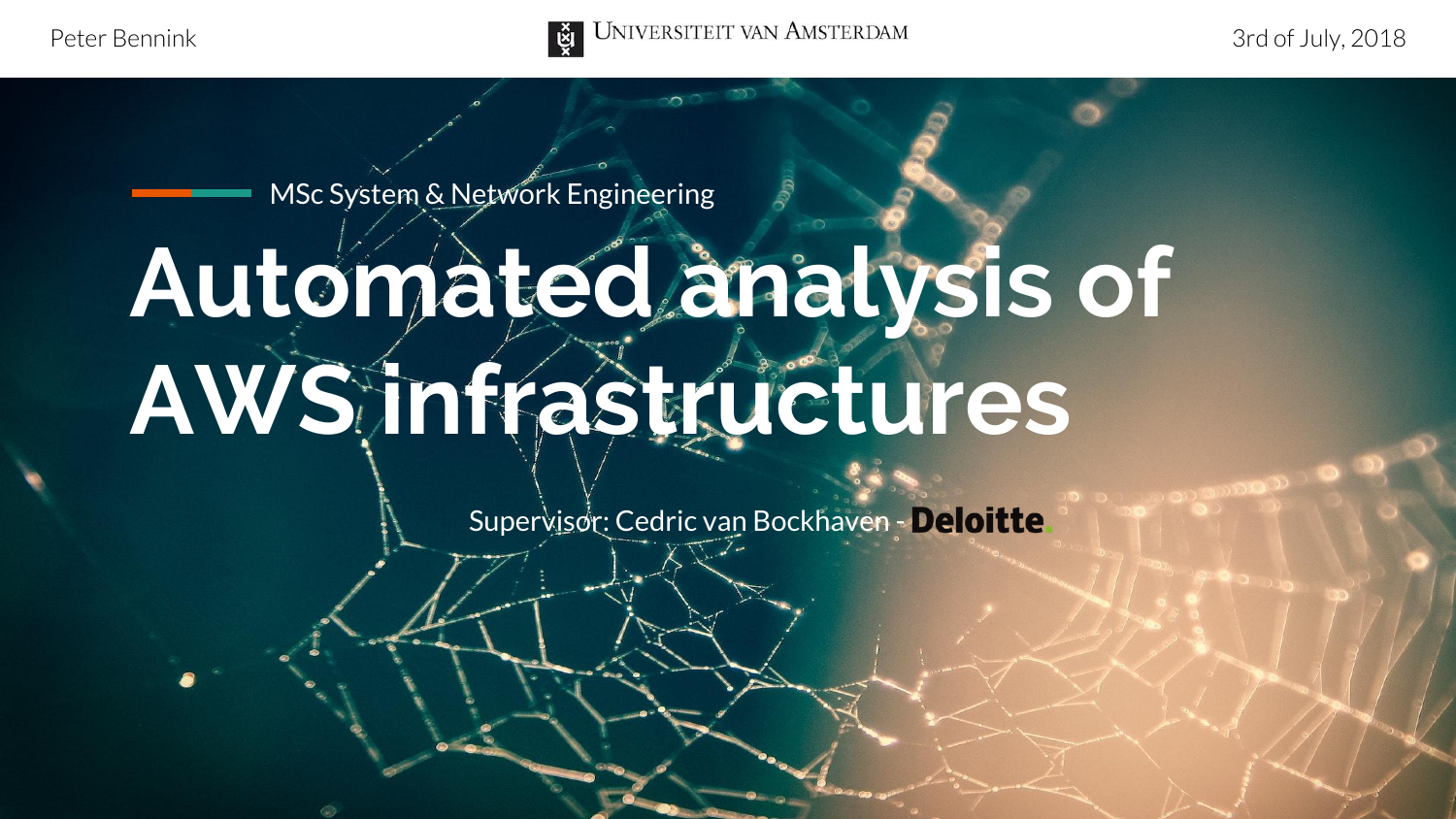…"



#### **Background**



"... a secure cloud services platform, offering compute power, database storage, content delivery and other functionality

2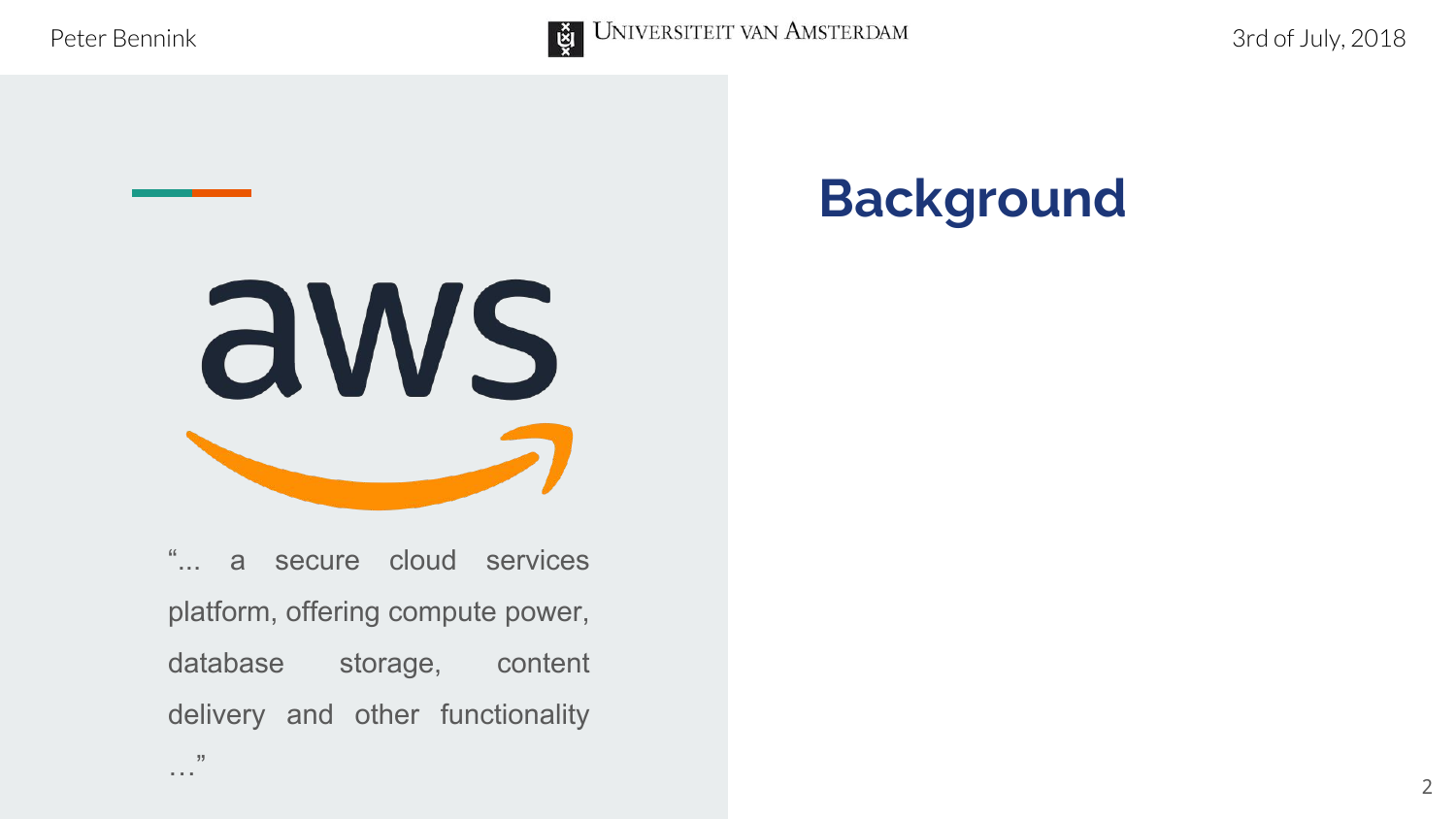

#### **Background**

EC2 (Elastic Compute Cloud)

RDS (Relational Database Service)

S3 (Simple Storage Service)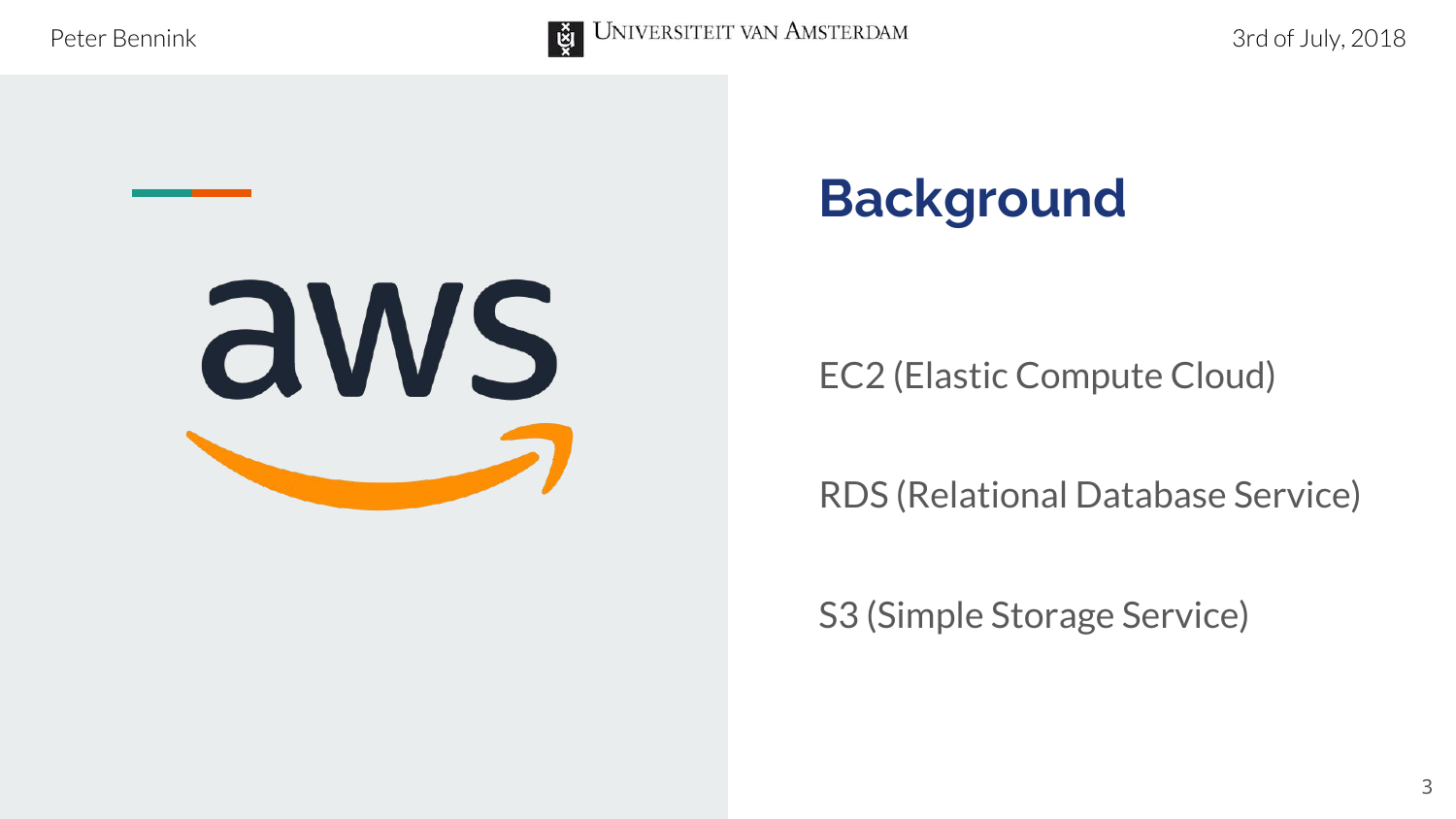



VPC

Security groups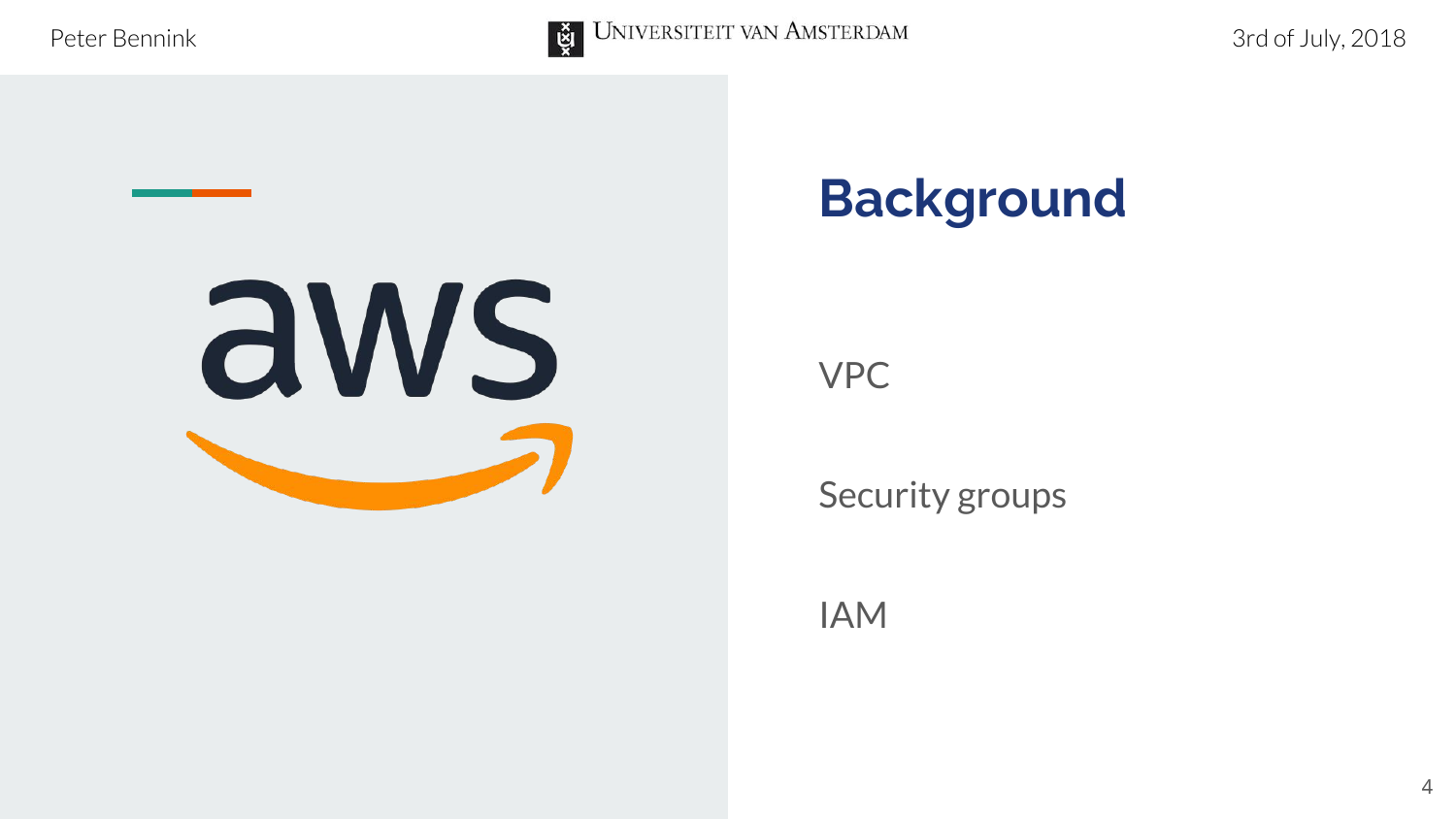

#### **Background**

VPC

Security groups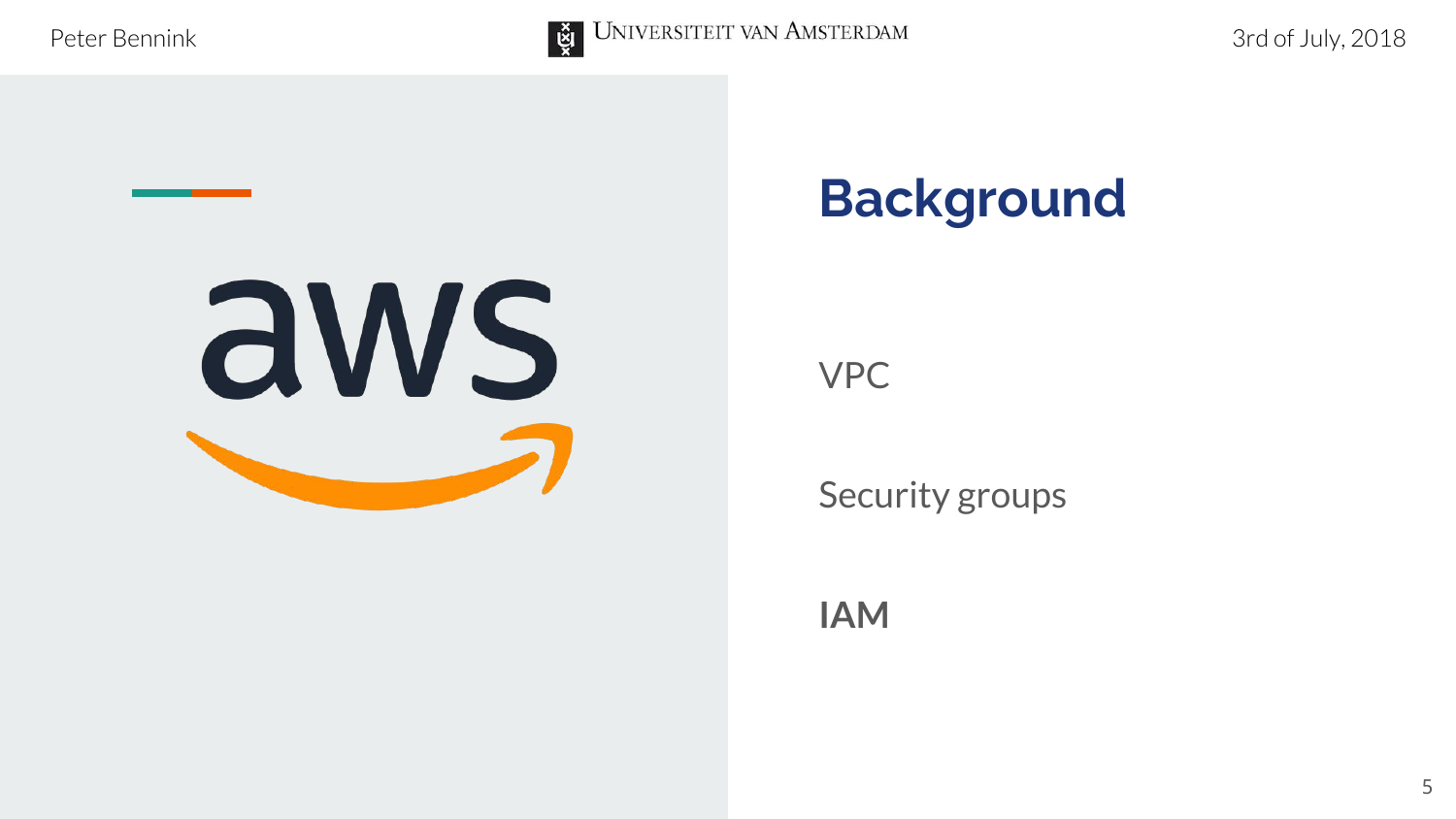



- Access keys
- Policies
- Users
- Groups
- Roles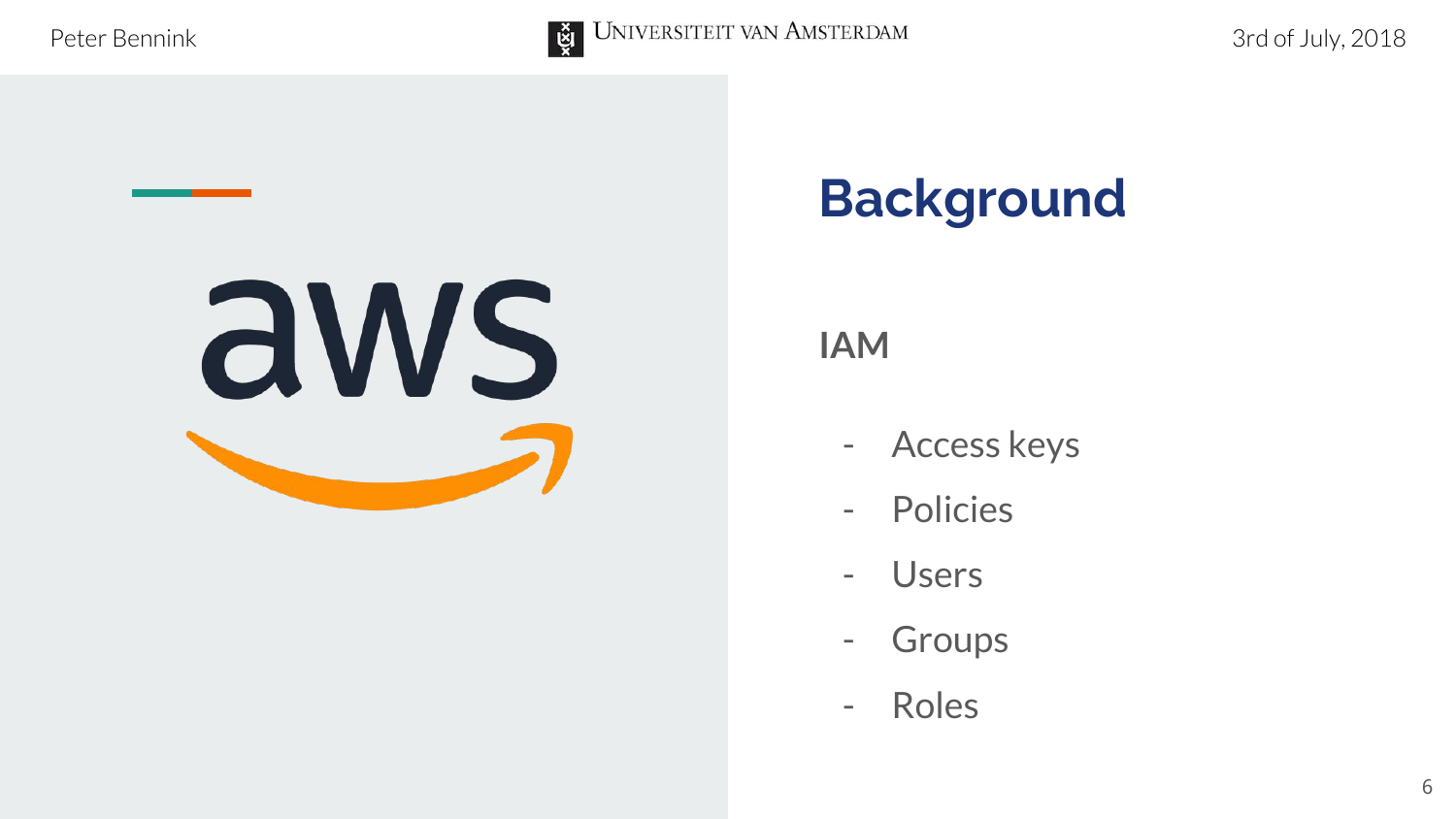



**IAM > Policies**

- Effect (Allow/Deny)
- Action
- Resource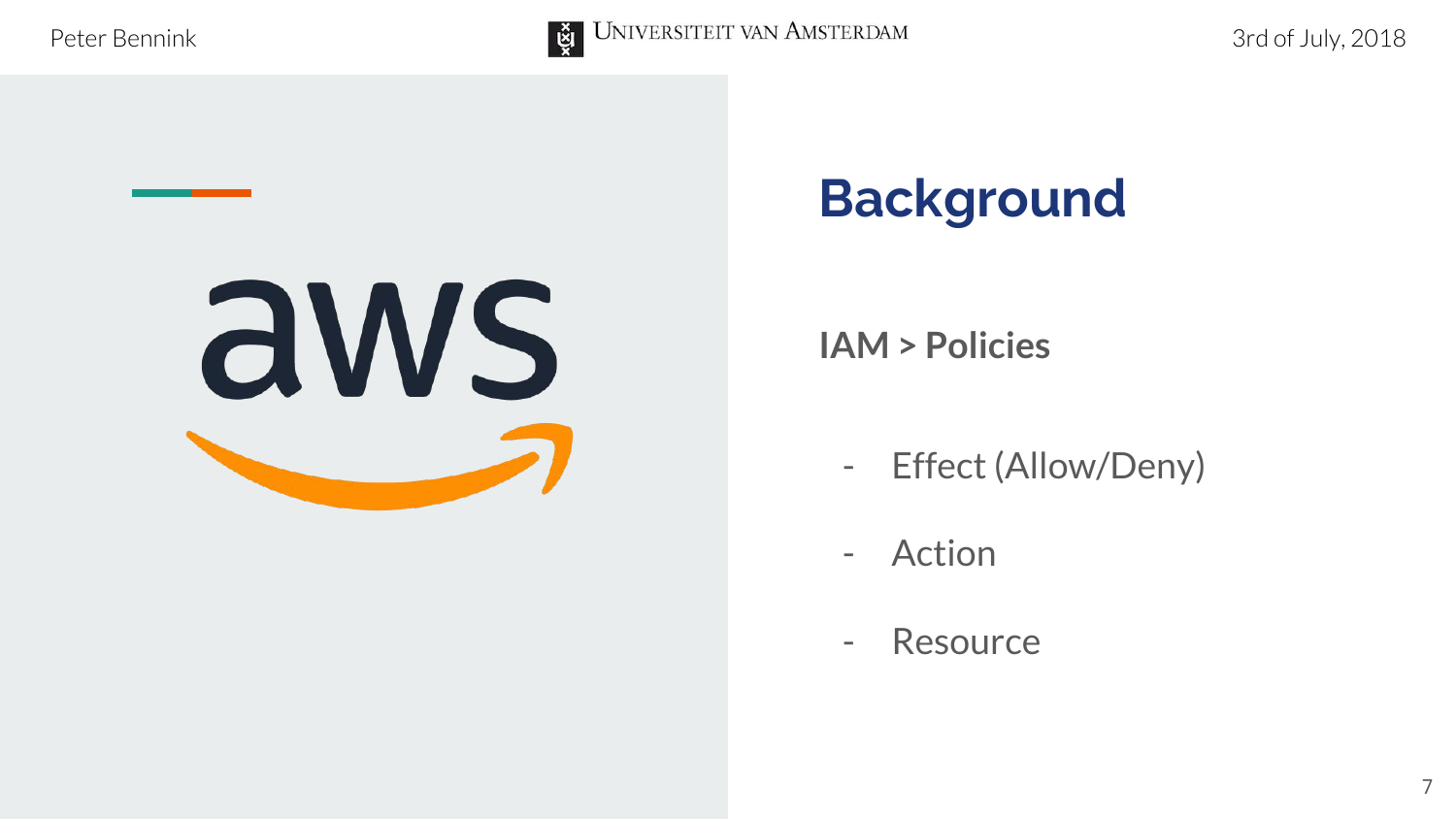



- **-** You've infiltrated an AWS infrastructure, **now what?**
- Expanding access
- Knowledge of inaccessible components
- Visualization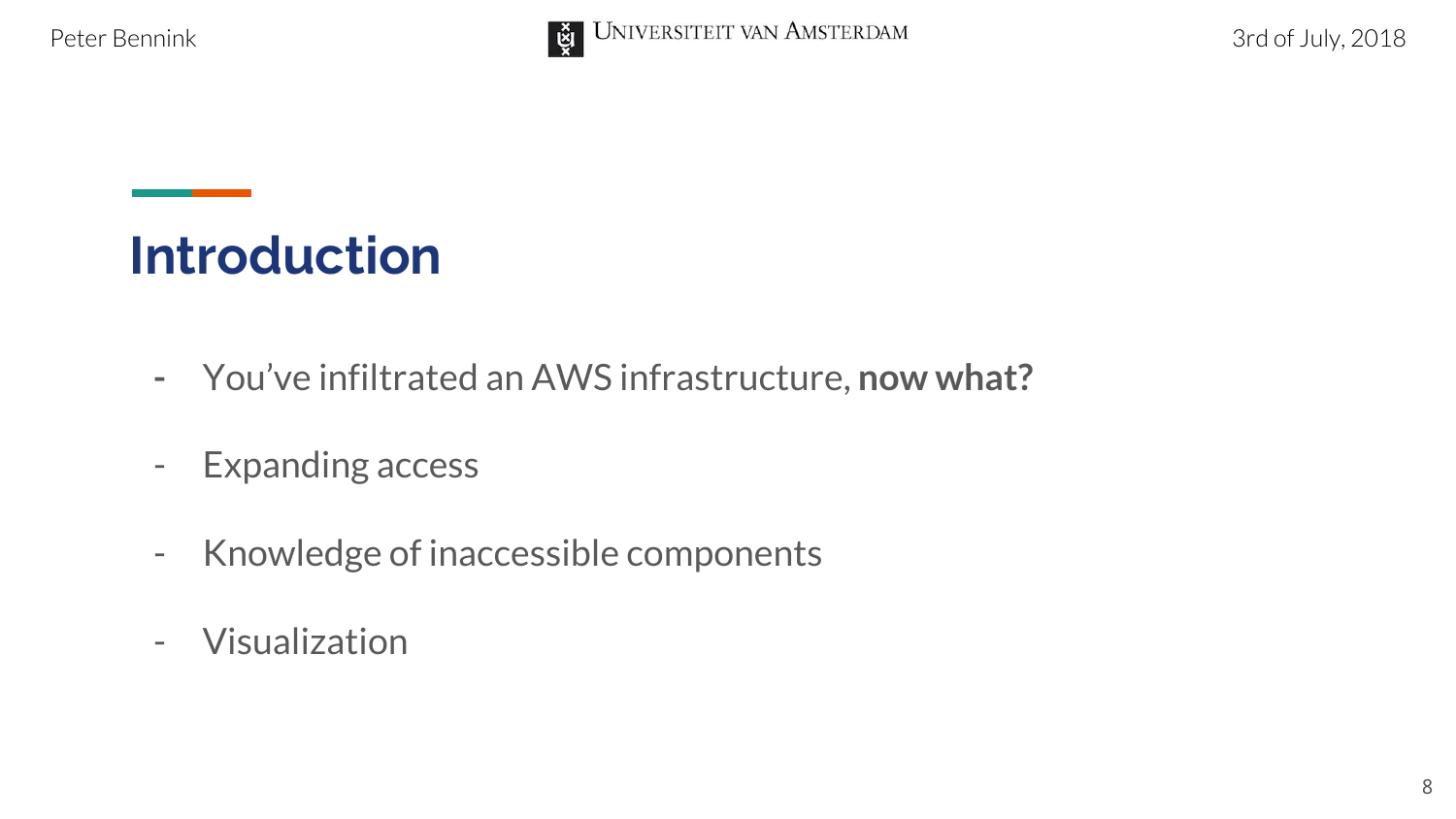



Bloodhound

Active Directory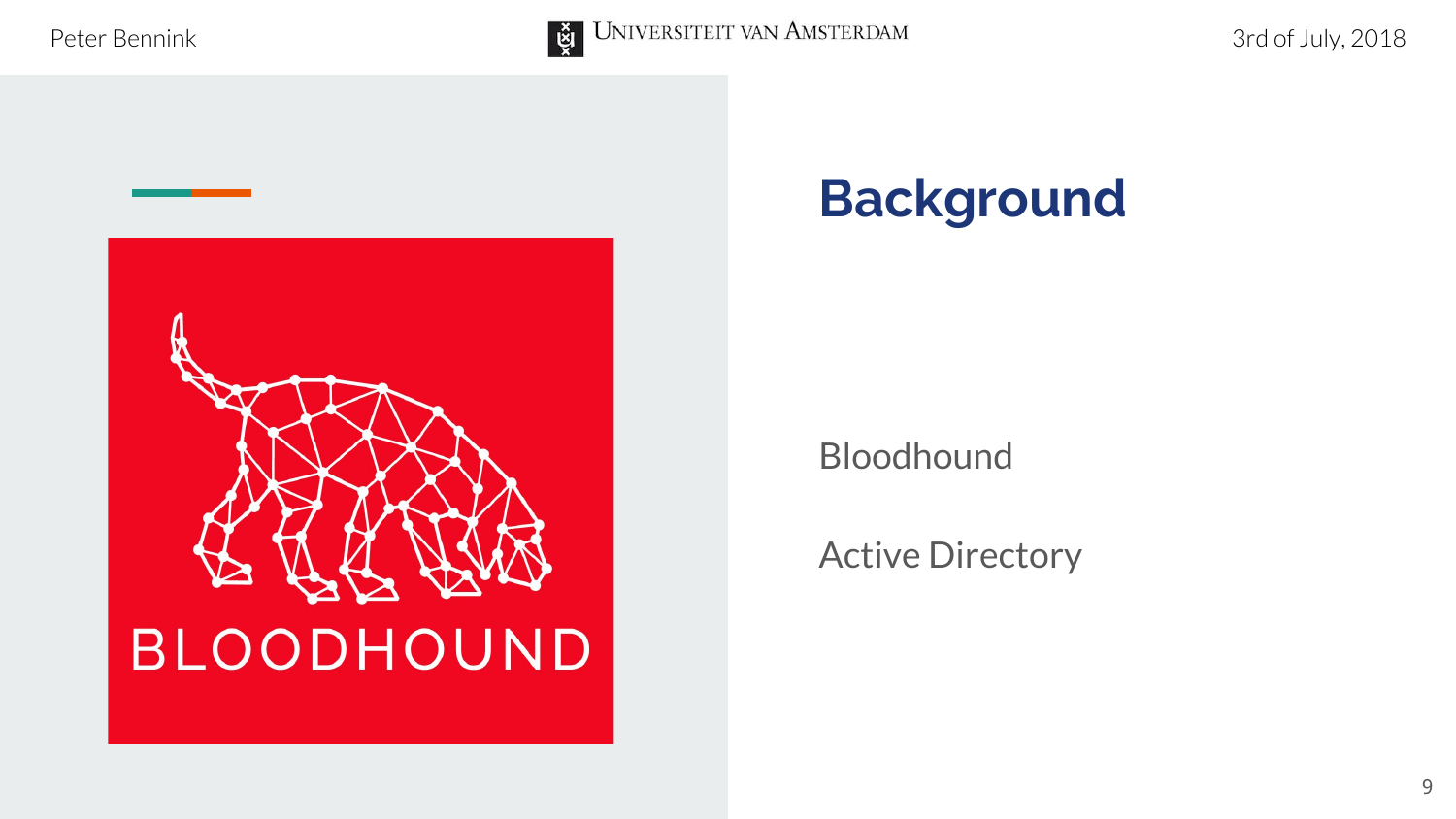

**Research question**

### Given an infiltrated AWS component, what part of the related infrastructure would an automated tool be able to index?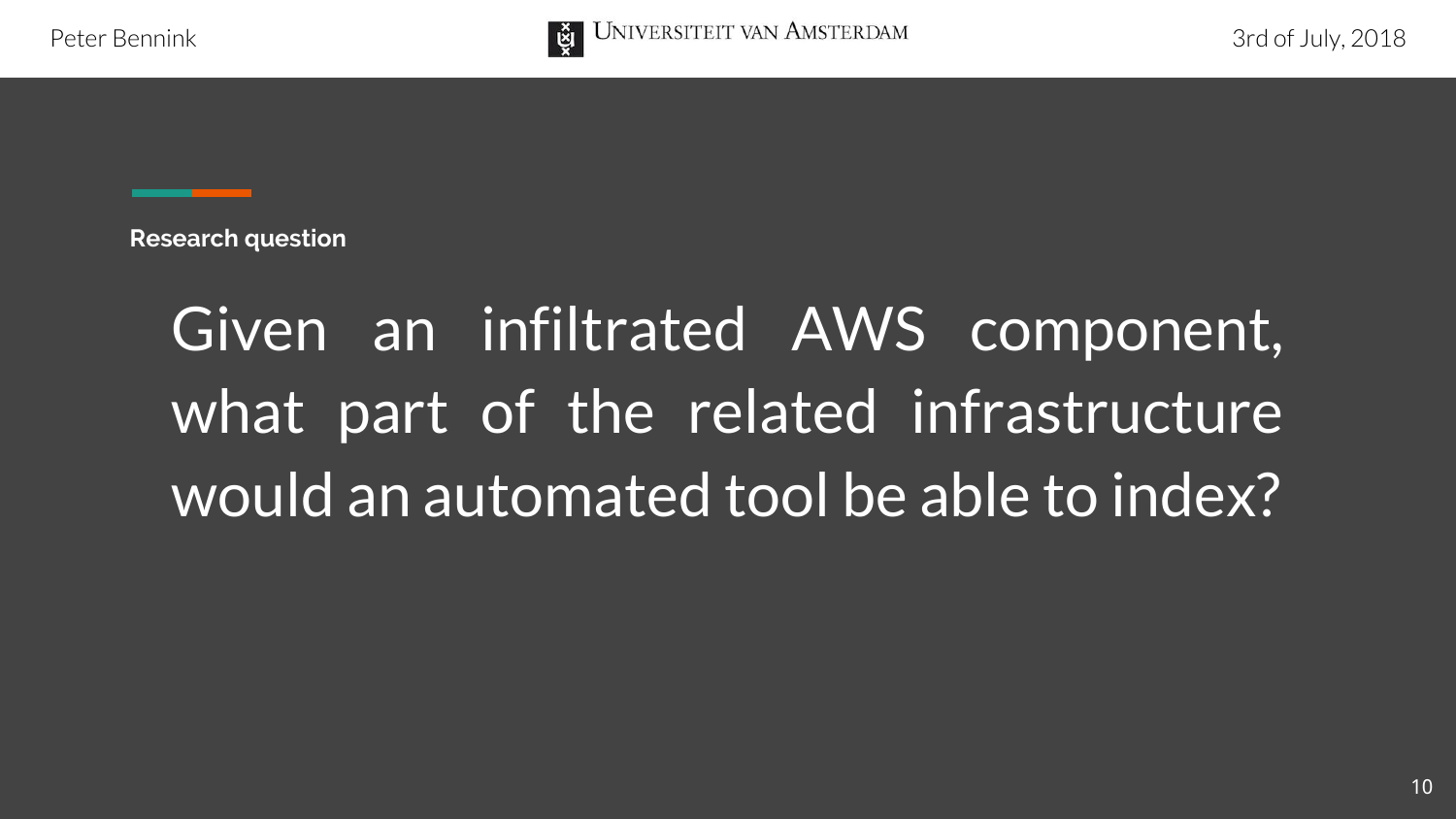

### **Methodology**

- 1. Analysis
- 2. Development
- 3. Testing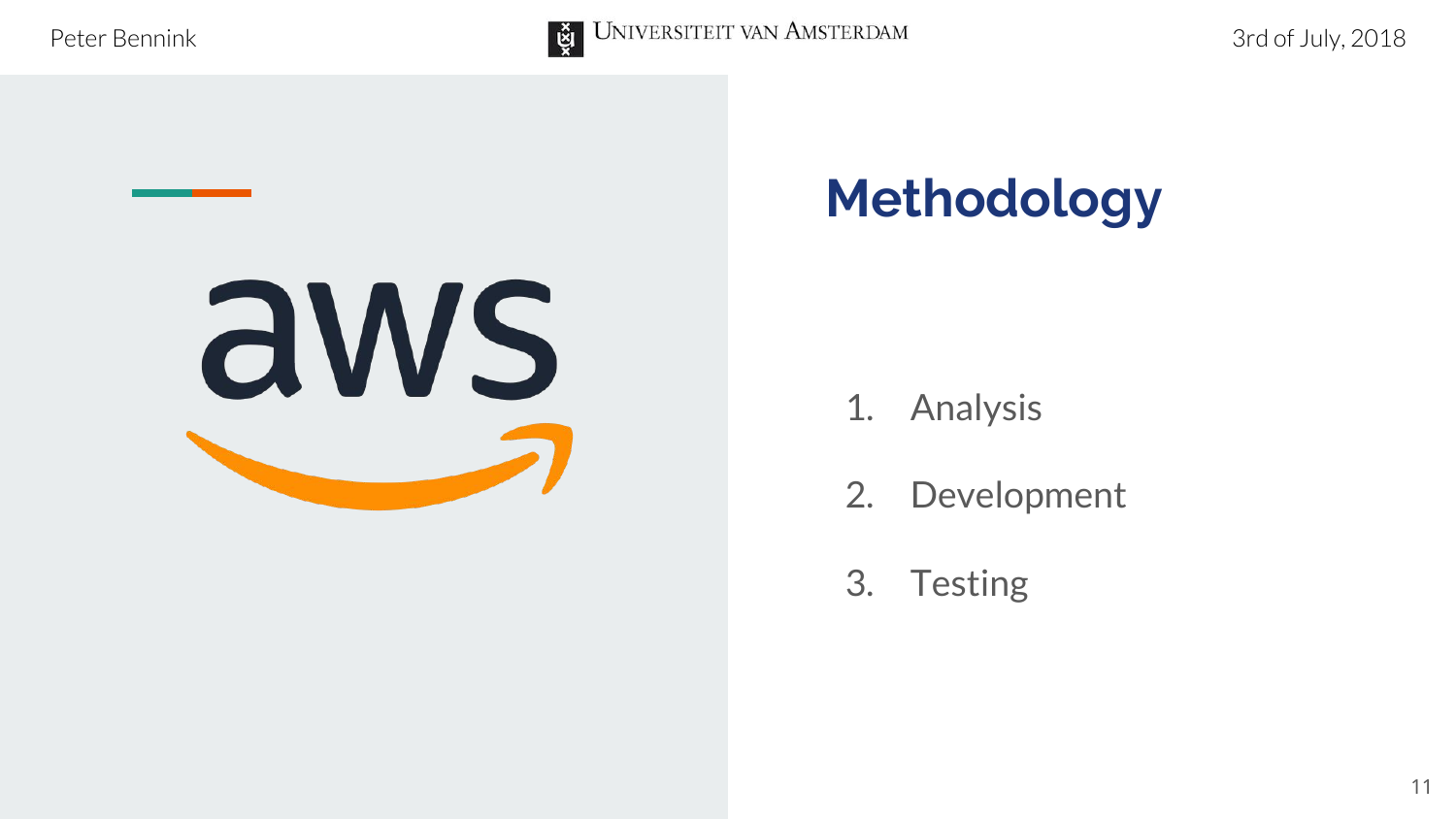

#### **Methodology**

3. Testing





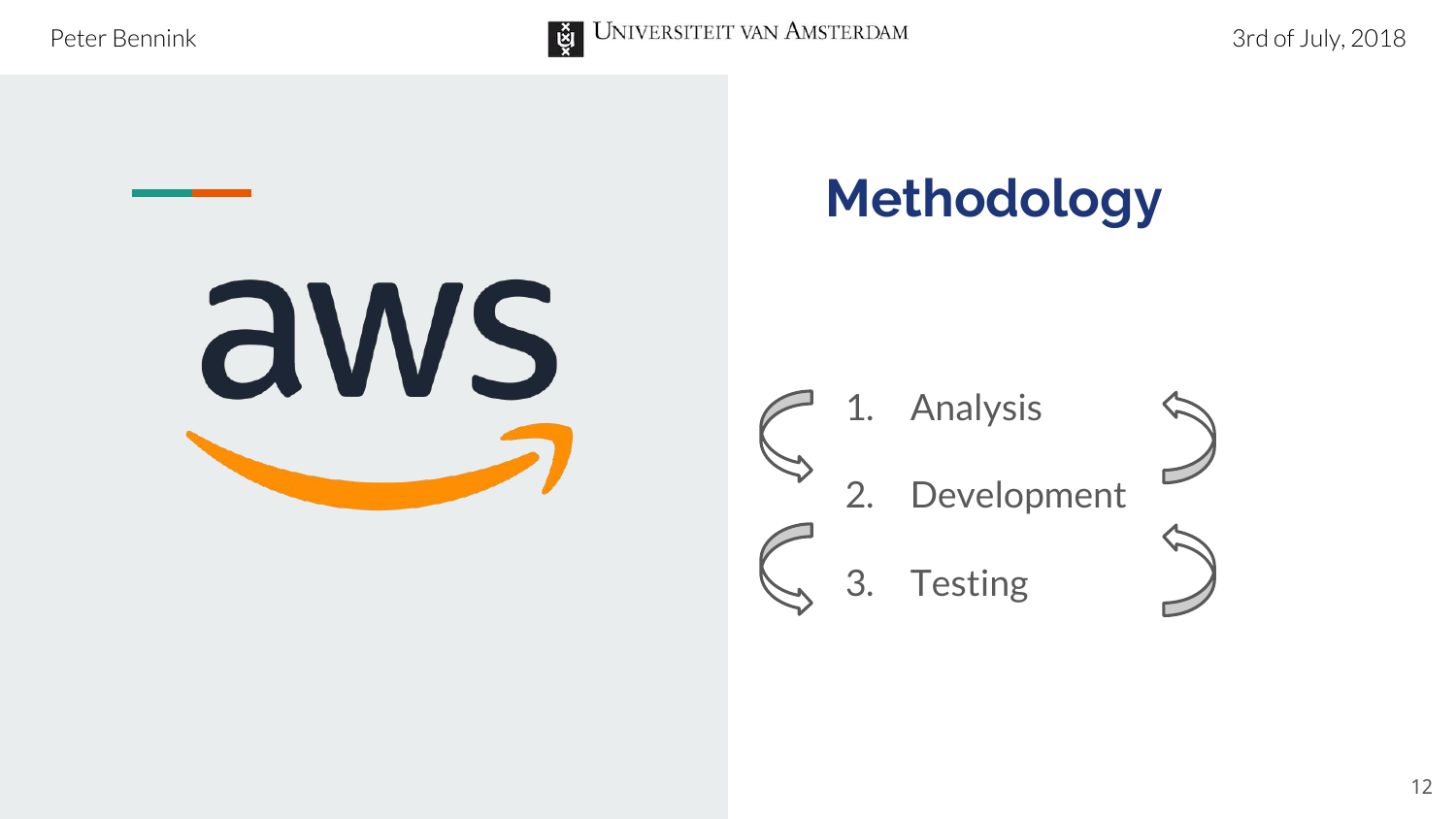



#### **Analysis**

- Resource-level permissions
	- \*:Describe\*
	- \*:List\*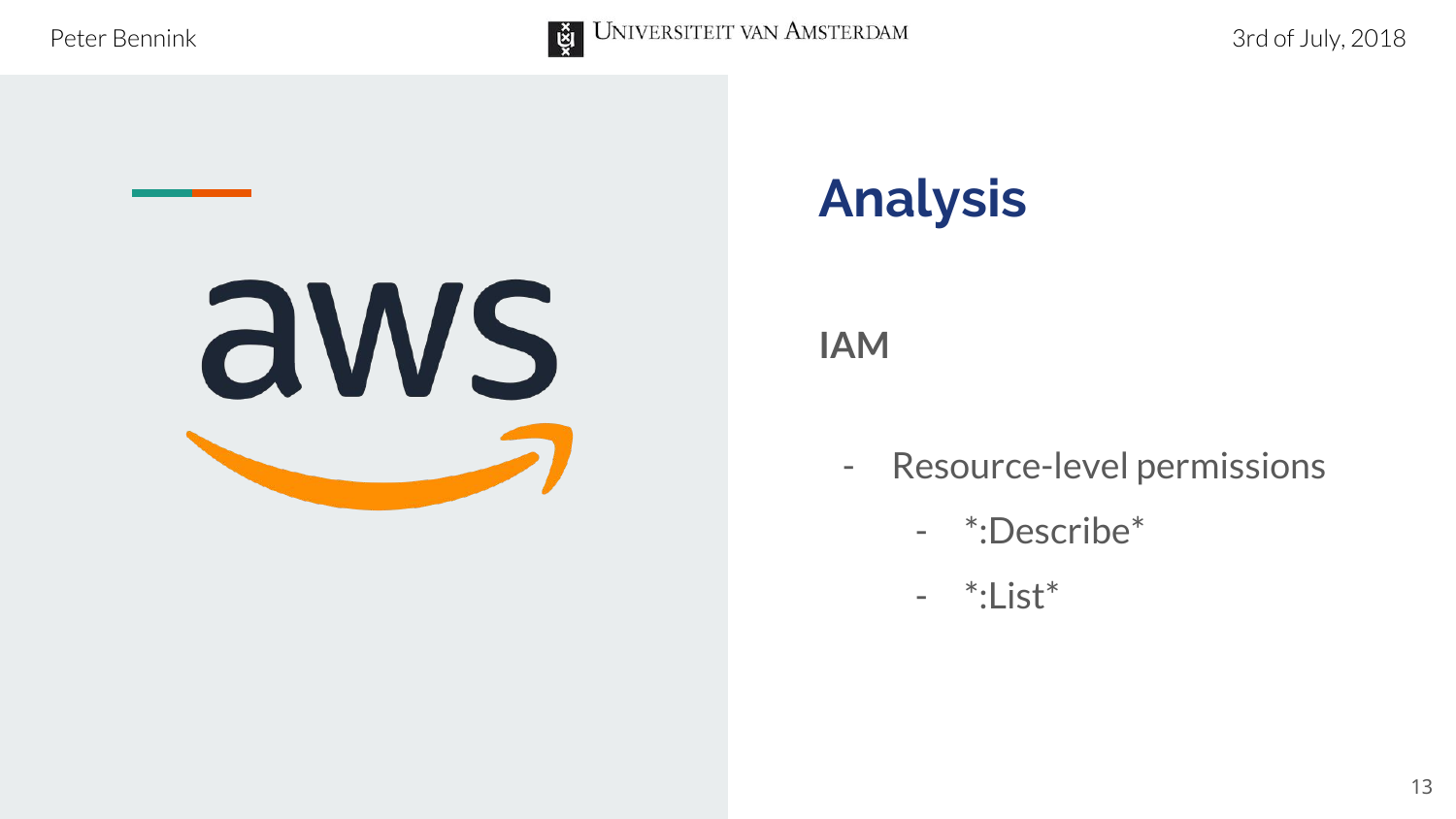



**IAM > Policies**

- Effect (Allow/Deny)
- Action
- Resource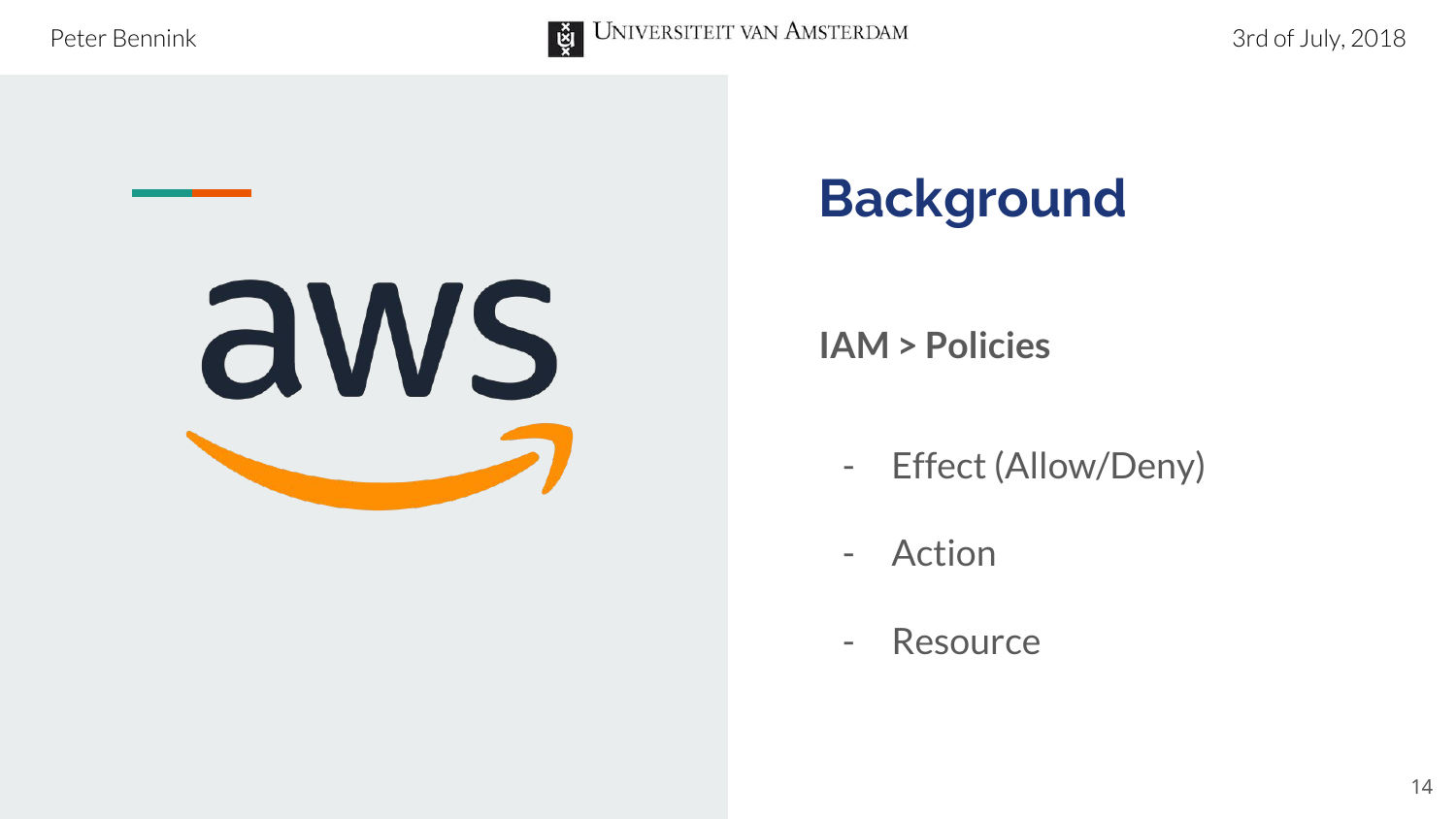

### **Analysis**

- Resource-level permissions
	- \*:Describe\*
	- \*:List\*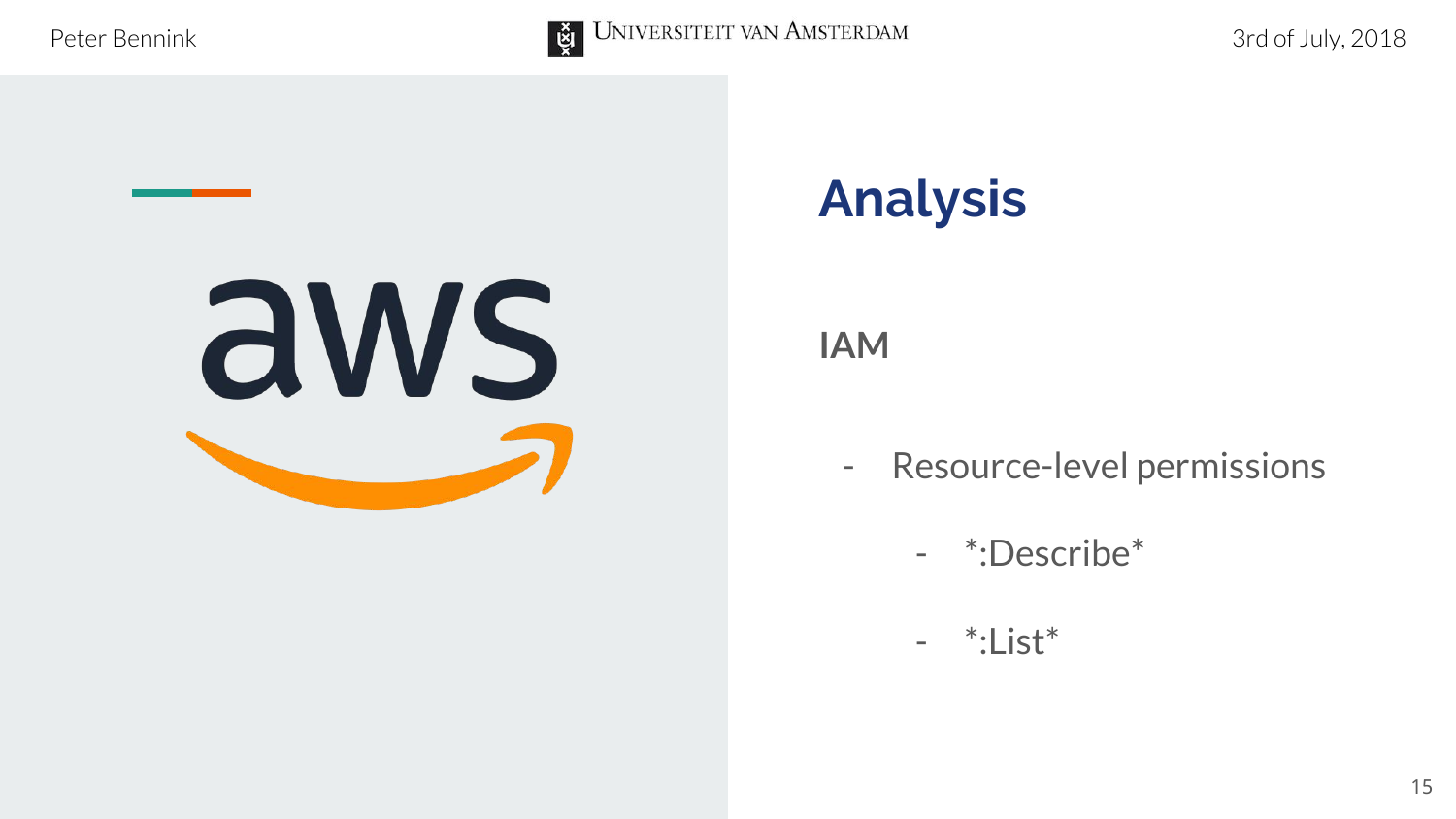

#### **Analysis**

#### **Metadata server**

- EC2

- 169.254.169.254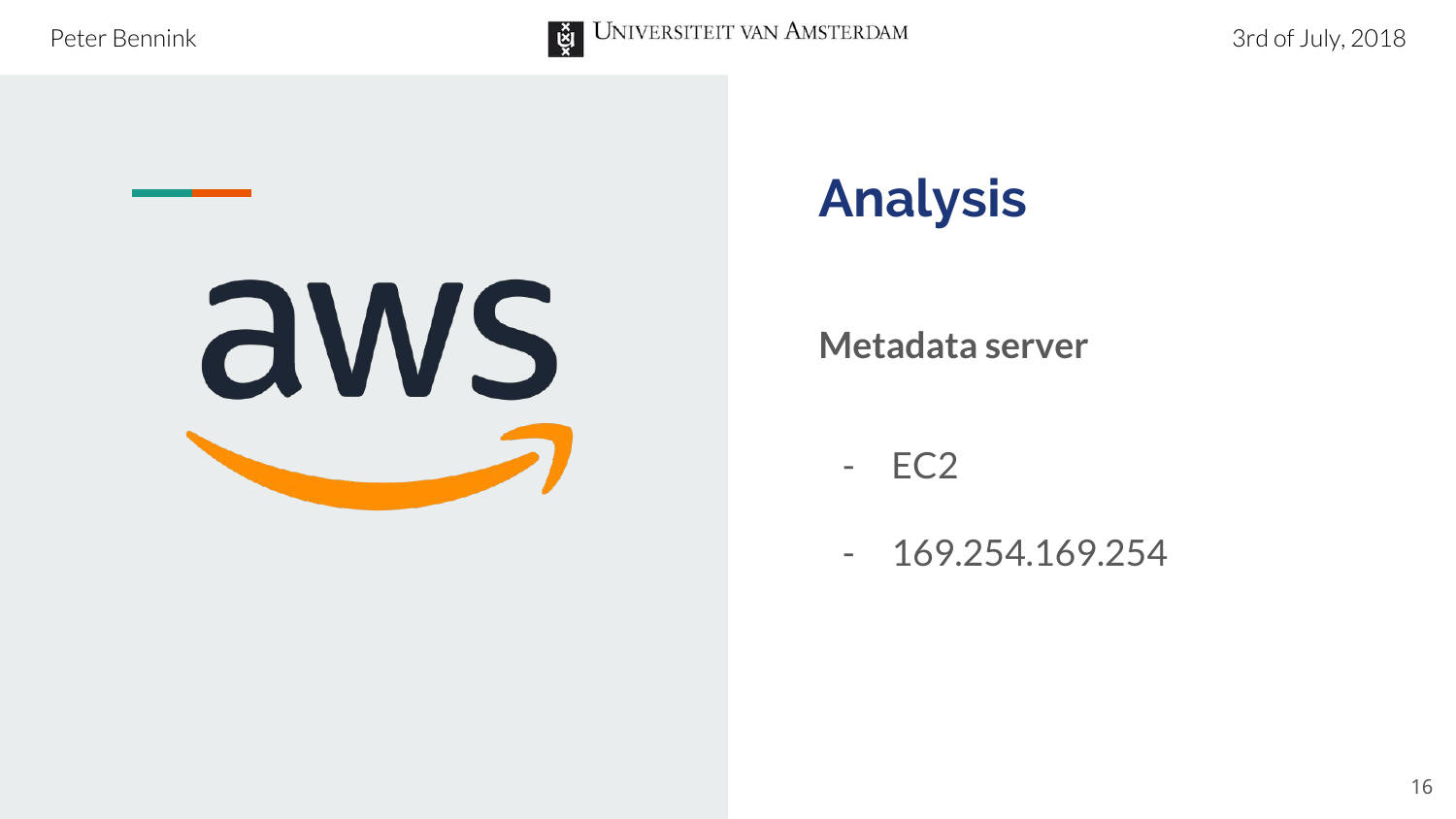



#### **Metadata crawler**

Captures everything on

the metadata server…

… including security credentials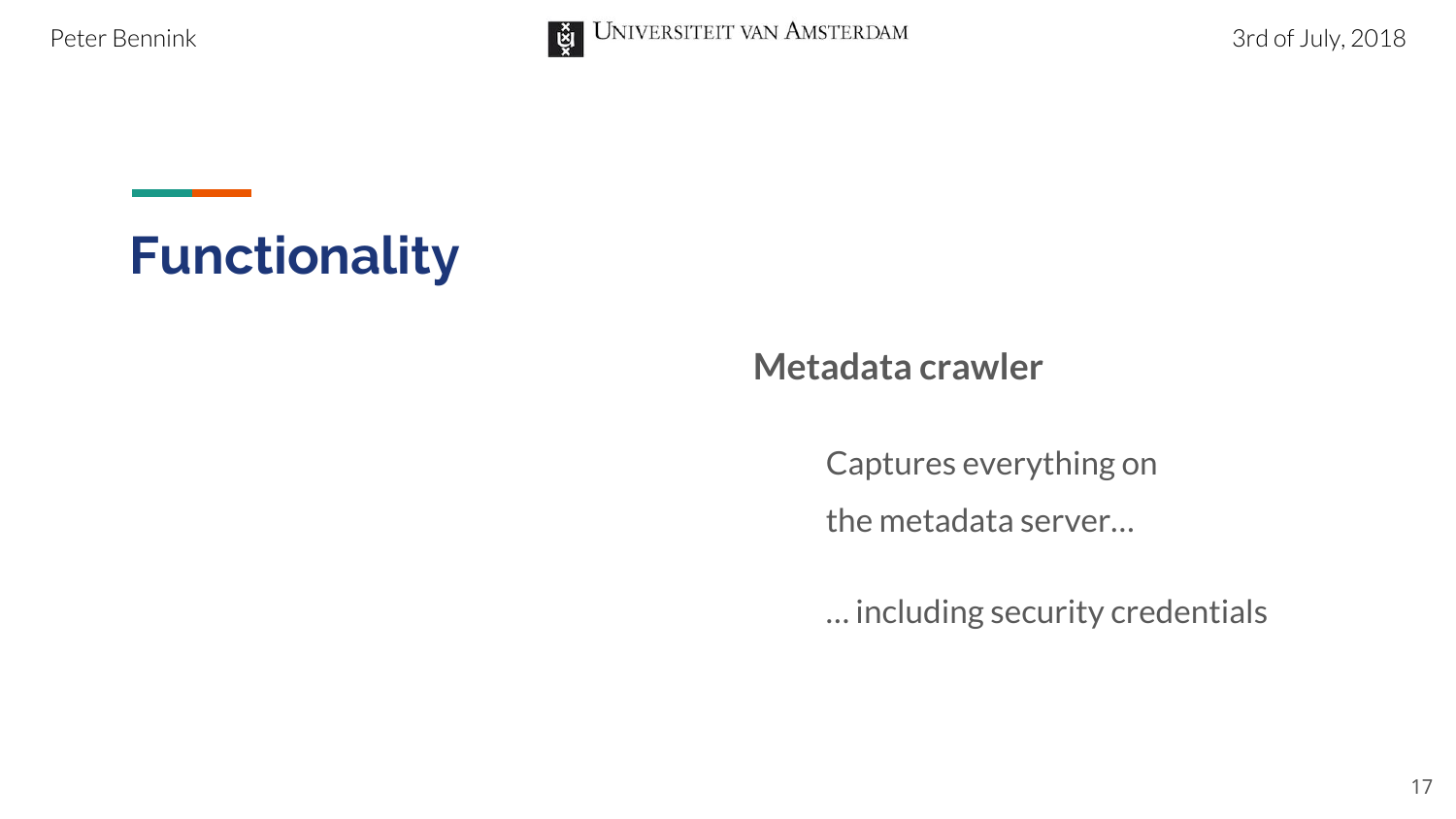



#### **Permission bruteforcer**

Checks what commands access keys can use

Uses access of key(s) to create mapping of infrastructure

**Infrastructure analyser**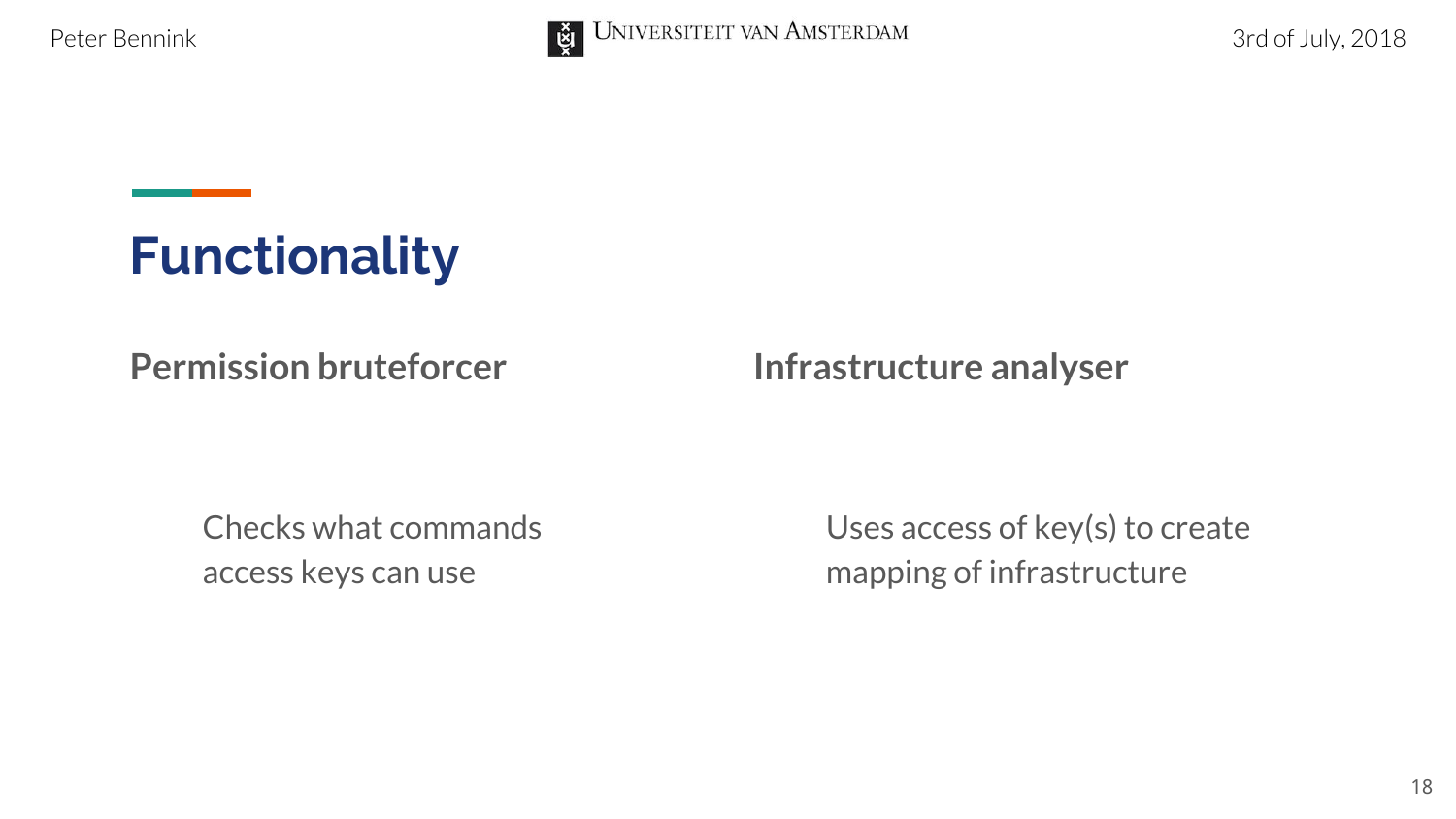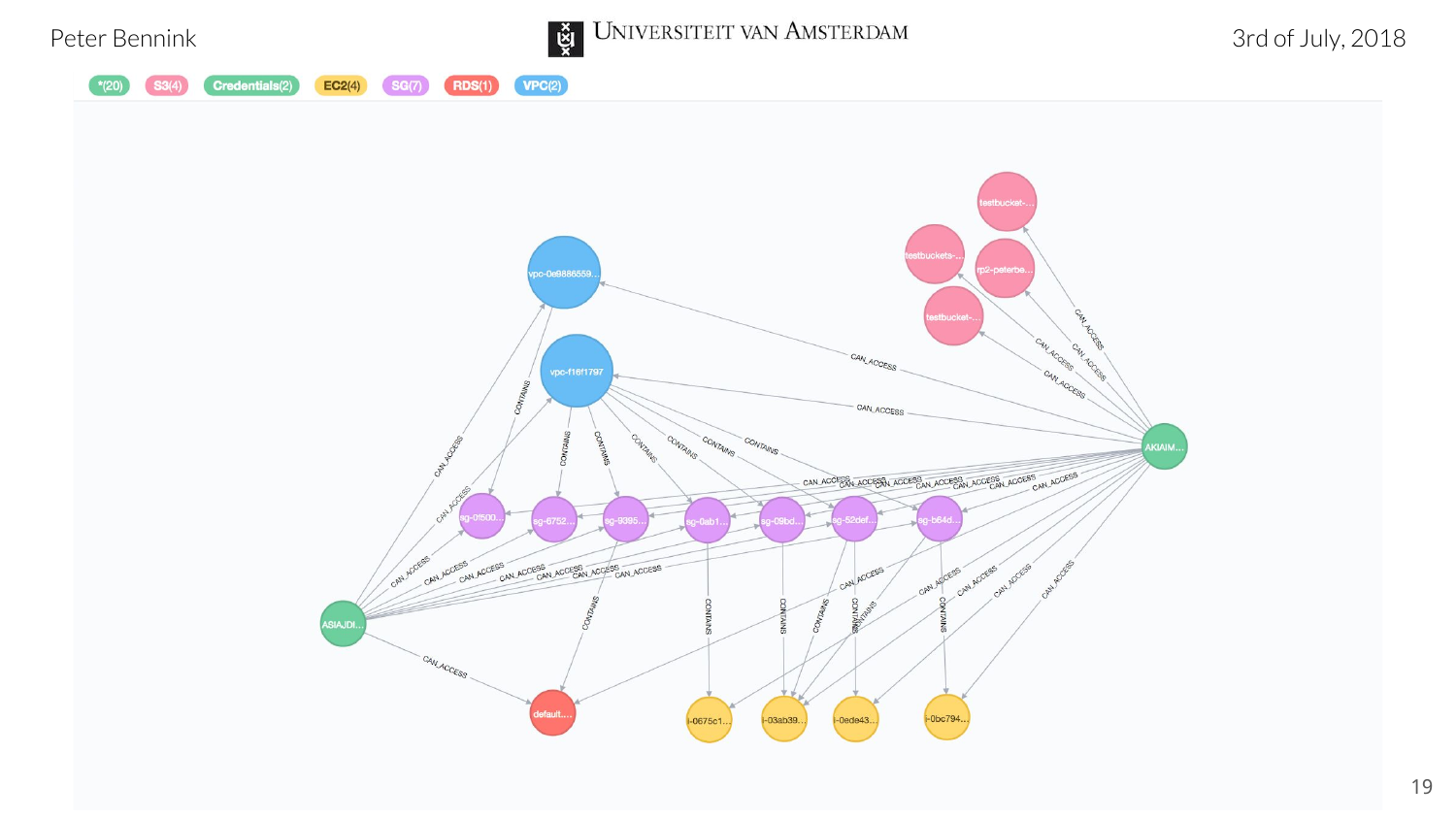

**Development**

- Neo4j
- boto3
- py2neo

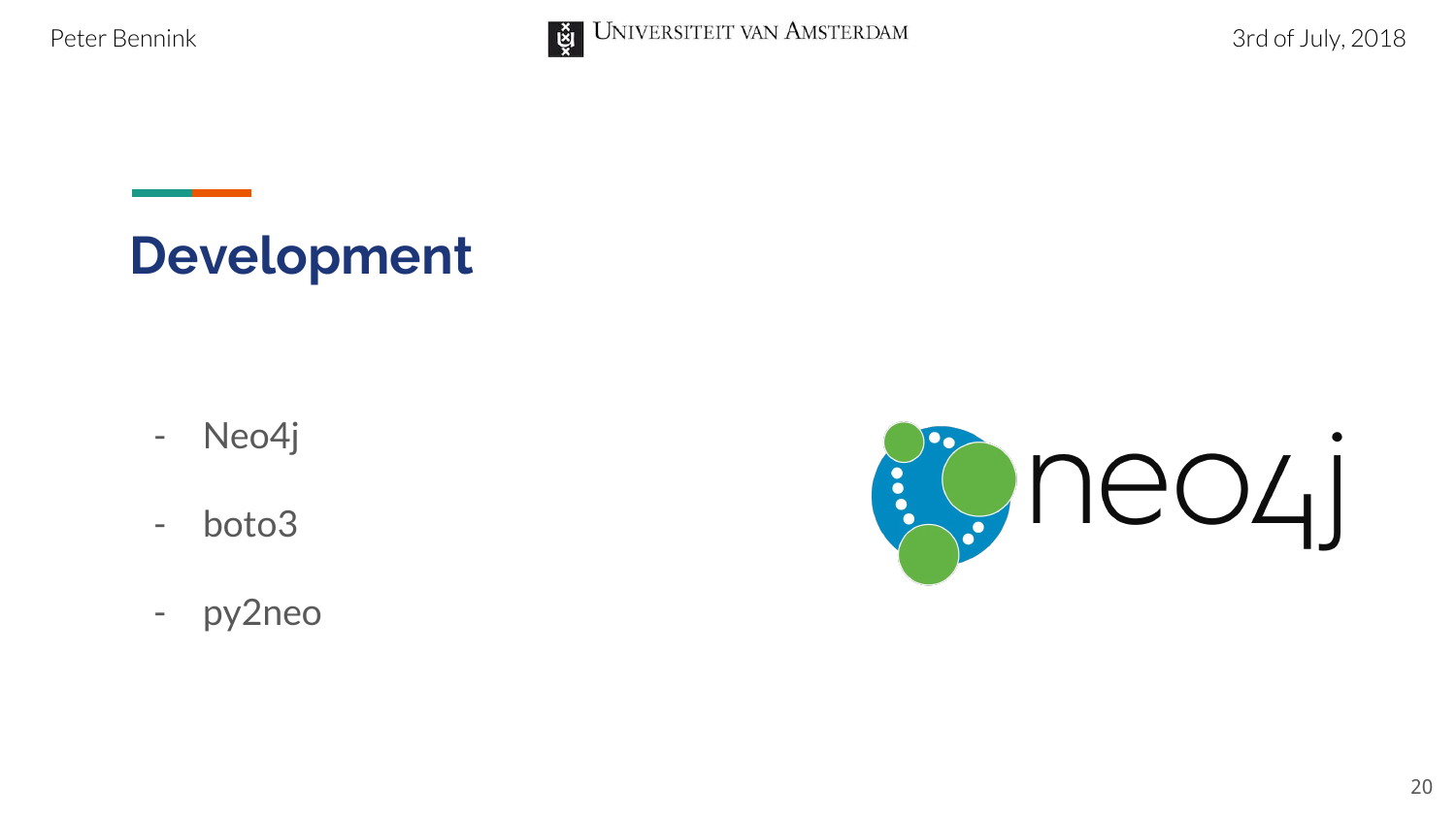

**Conclusion**

- Very useful for expanding

access & escalating privilege

- Resource-level permissions

- Diversity of keys more

important than privilege in

terms of enumeration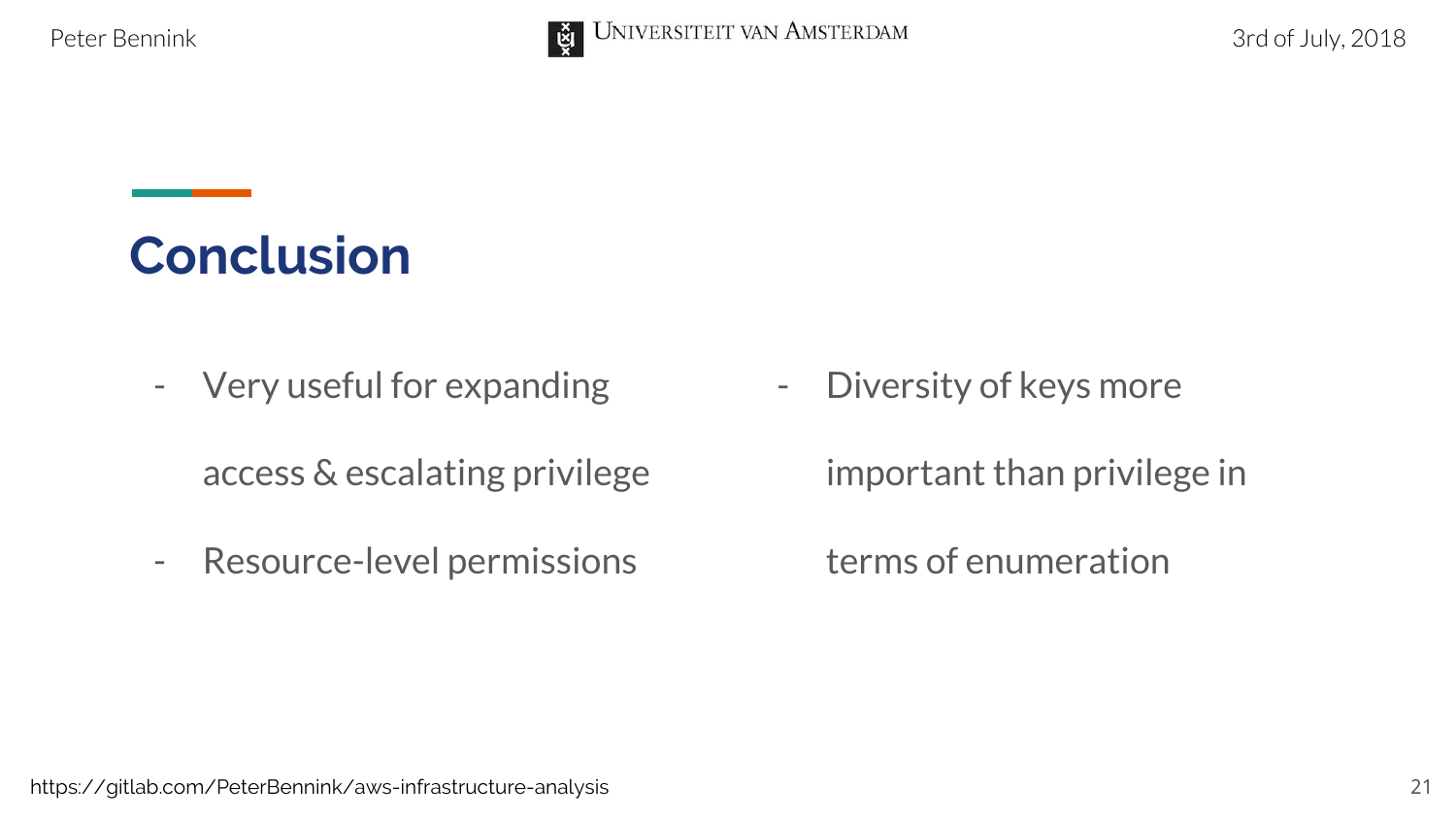

#### **Discussion/Future work**

Expandable in an infinite number of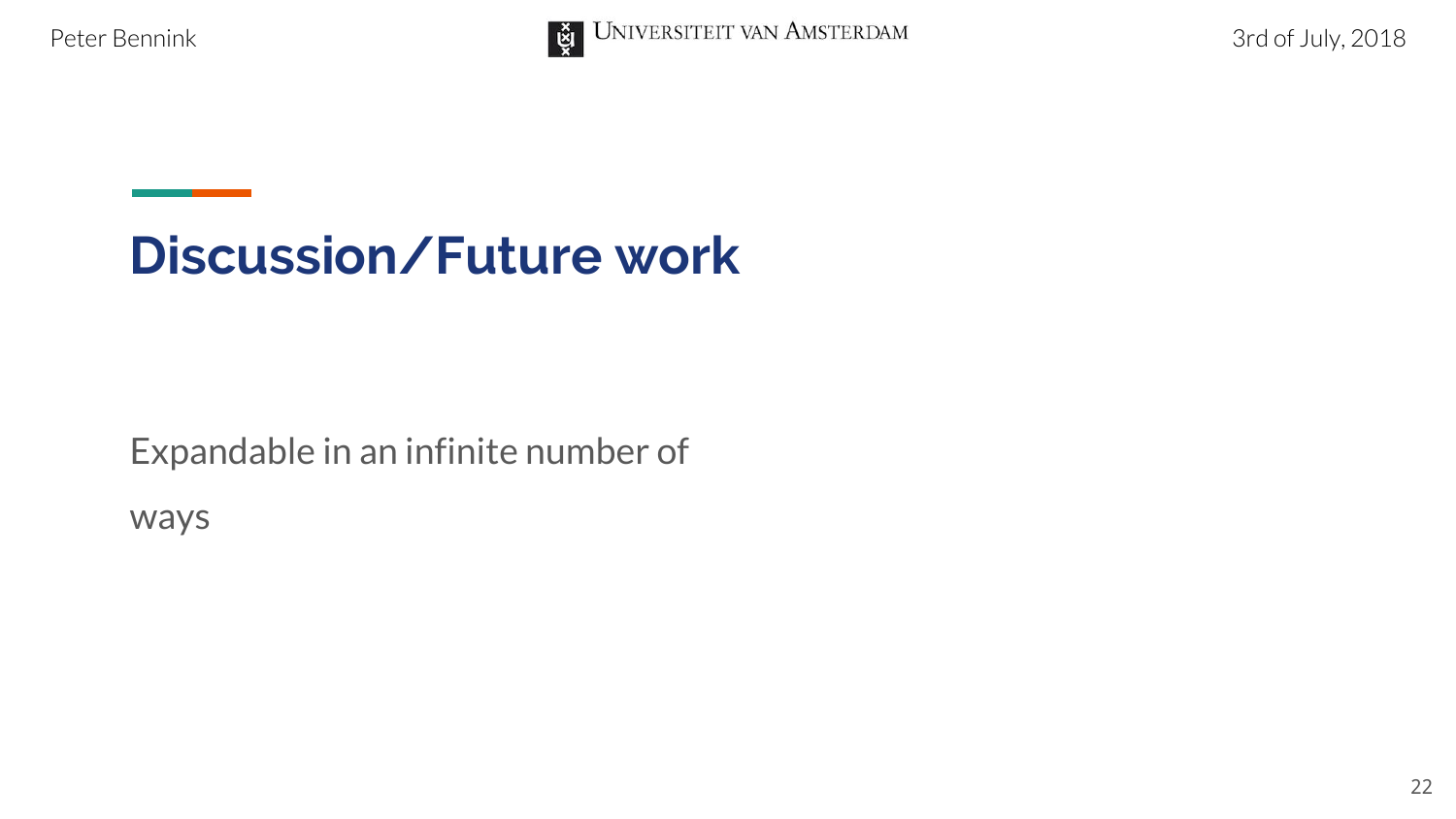

#### **Discussion/Future work**

Expandable in an infinite number of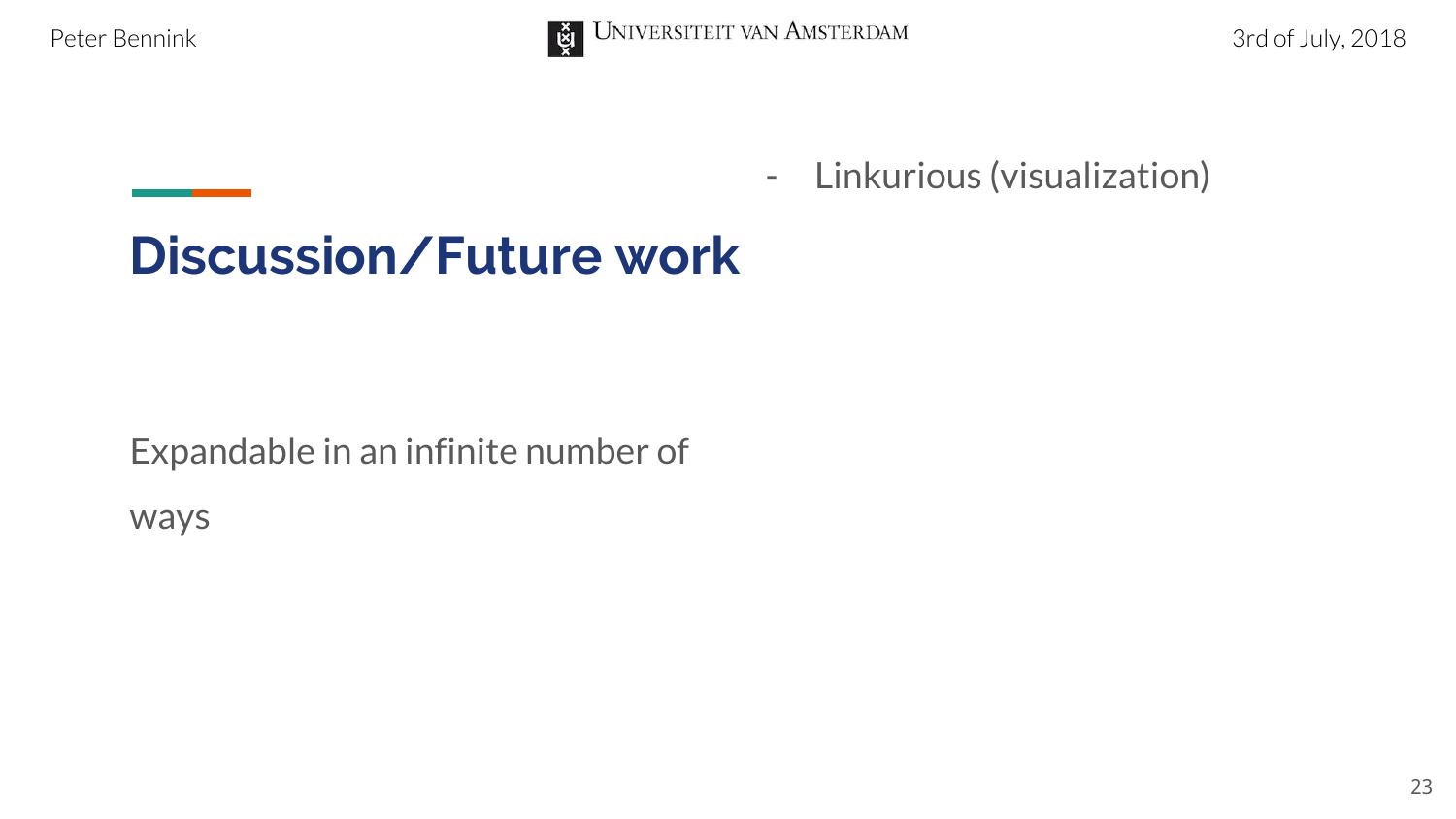

#### **Discussion/Future work** - STS

Expandable in an infinite number of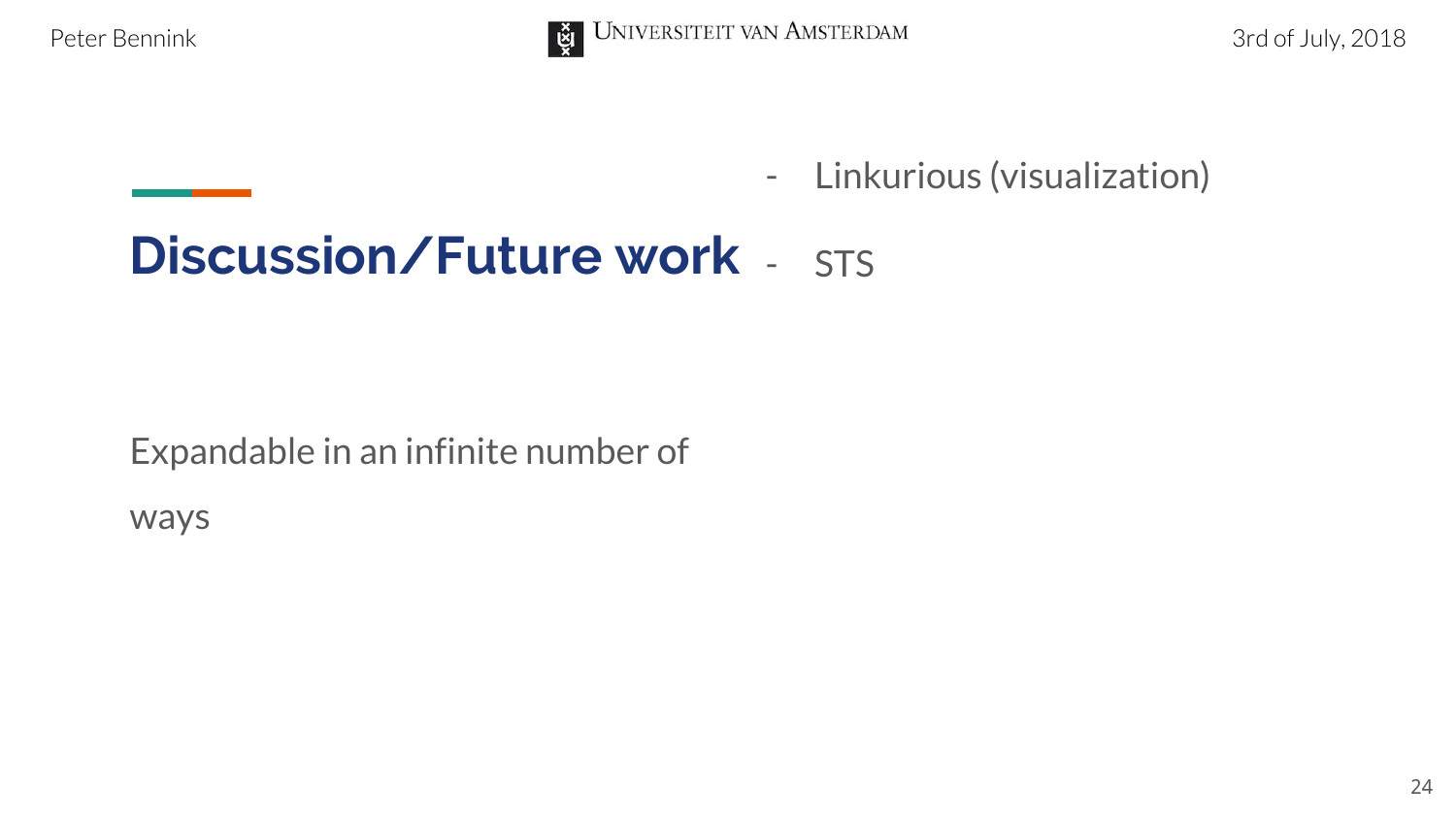

#### **Discussion/Future work** - STS

- More AWS services/commands

Expandable in an infinite number of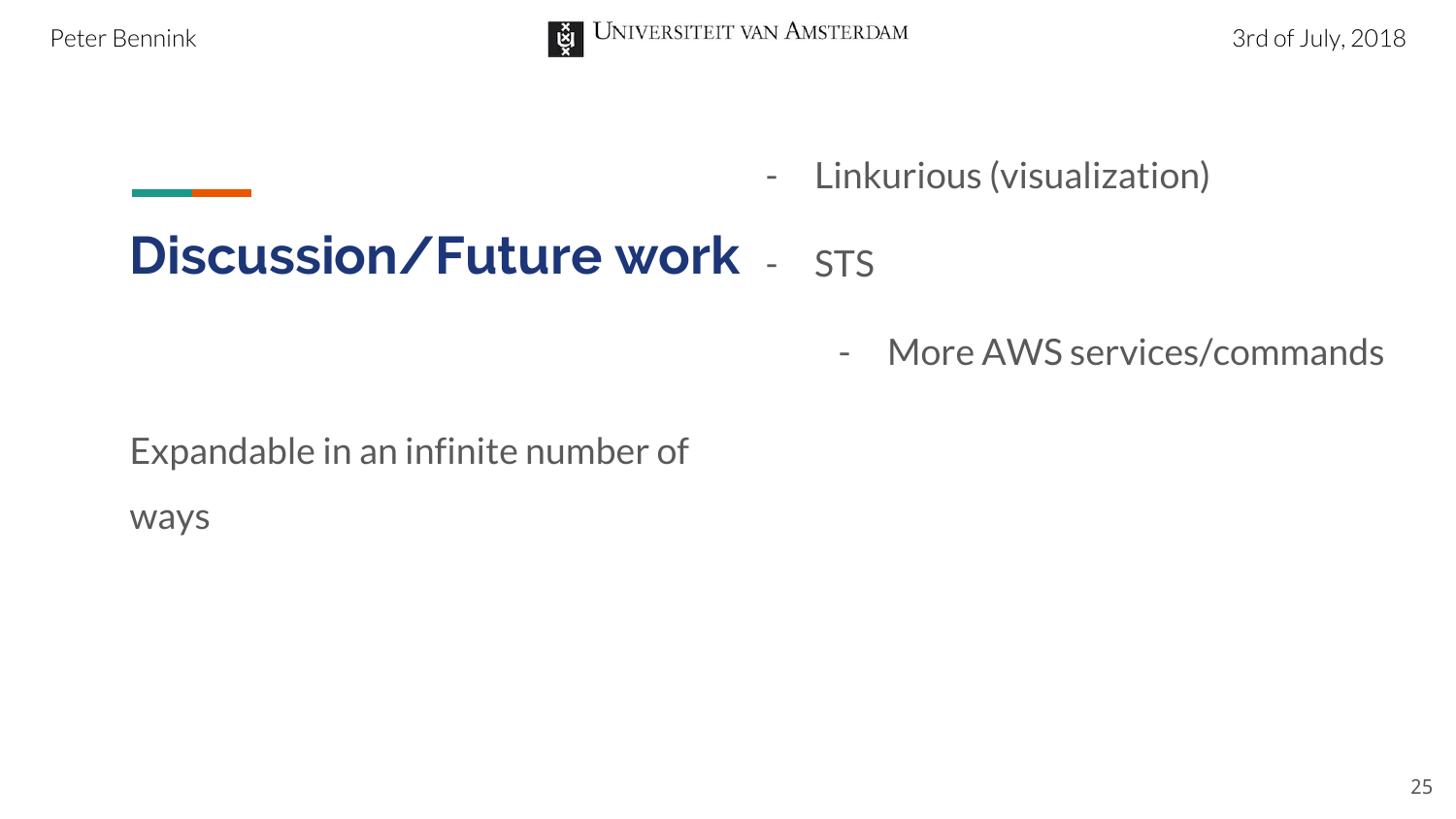

#### **Discussion/Future work** - STS

- More AWS services/commands
- Expandable in an infinite number of The Automated infiltration
-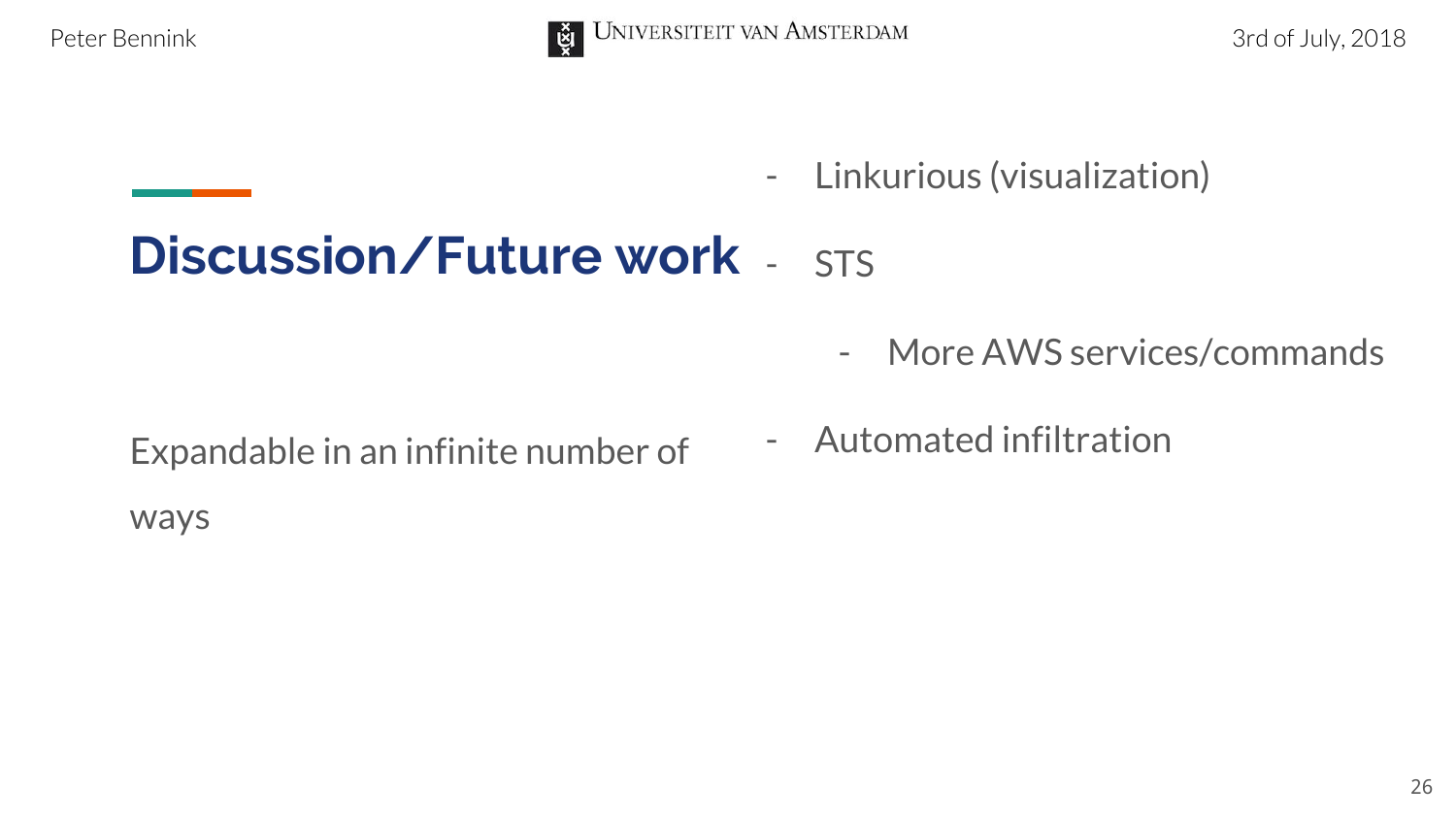

#### **Discussion/Future work** - STS

- More AWS services/commands

- Expandable in an infinite number of
- ways
- Automated infiltration
- Nmapping subnets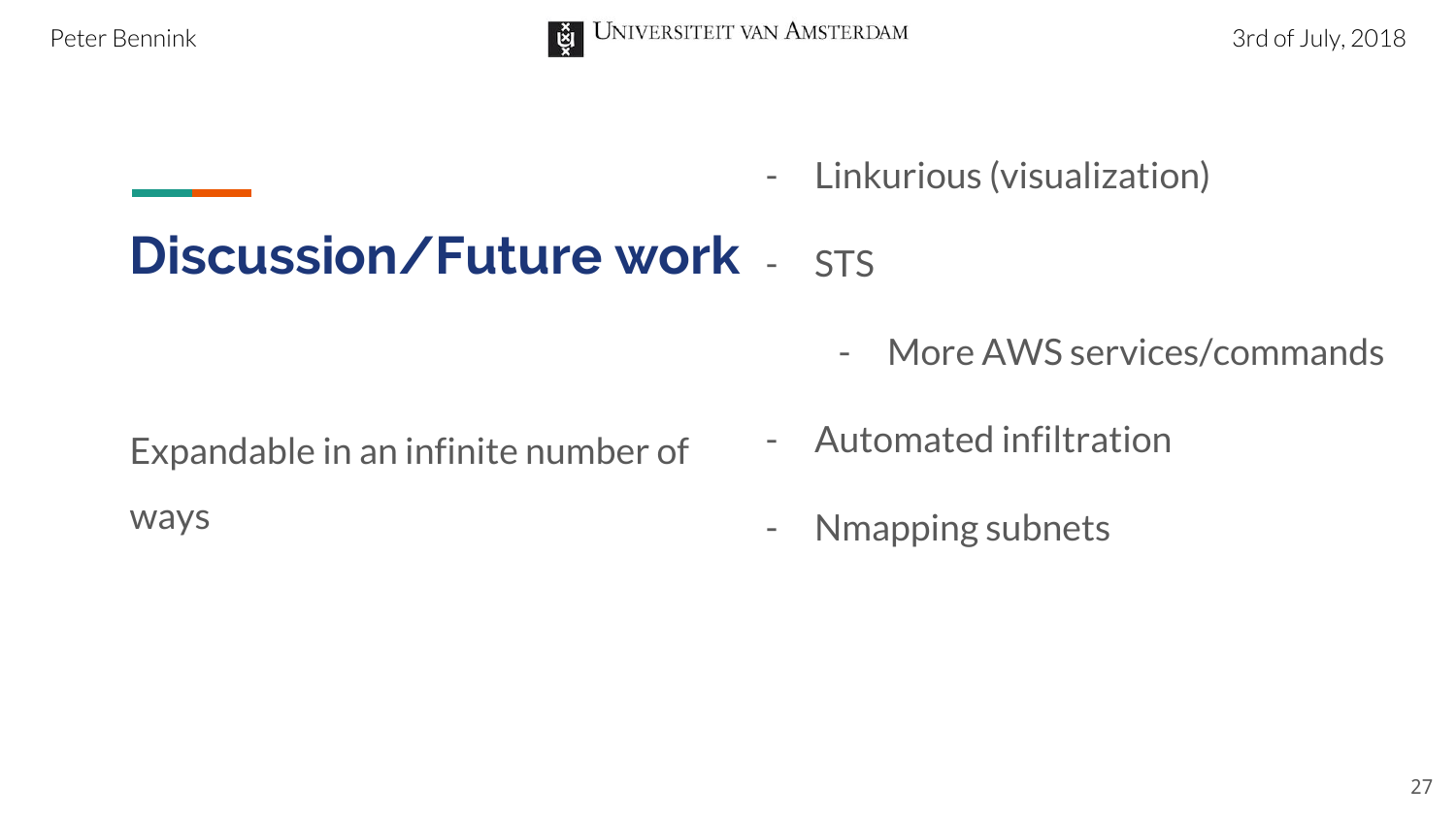

#### **Discussion/Future work** - STS

- More AWS services/commands

Expandable in an infinite number of

- Automated infiltration
- Nmapping subnets
- Resource-level permission bruteforcer